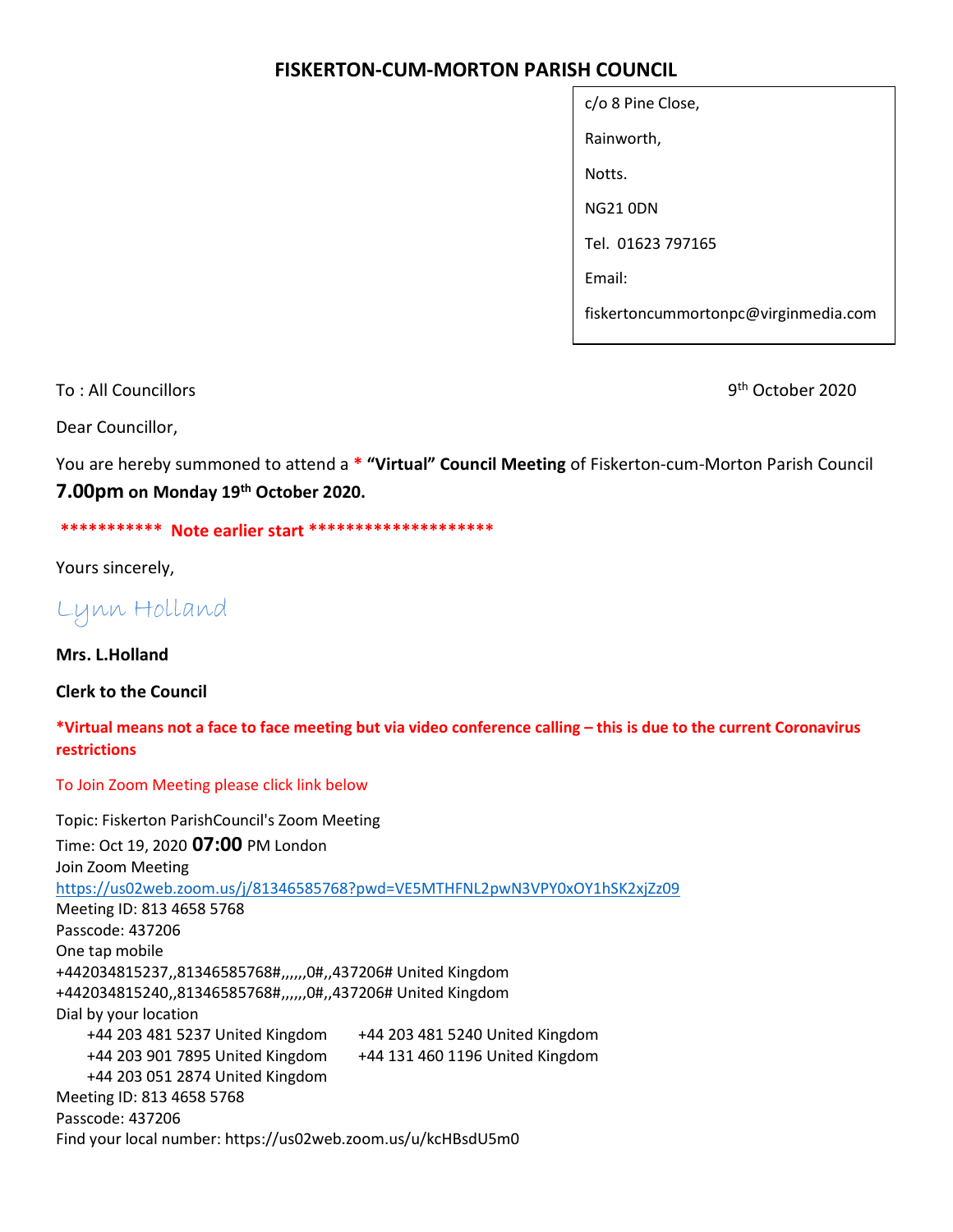## FISKERTON-CUM-MORTON PARISH COUNCIL

AGENDA for virtual meeting  $19<sup>th</sup>$  October 2020 at **7.00pm** - meeting via video conferencing Note meeting to be recorded

- 1. Apologies acceptance and approval.
- 2. Declarations of interest.
- 3. Minutes of the meeting held  $21<sup>st</sup>$  September 2020.
- 4. Clerk's update:
	- SLC Poppies unavailable for 2020.
	- Website accessibility update & approval.
	- Update on LIS application for street lighting near the station
	- Update on National Clean up campaign & local response.
	- Update re camper vans at Riverside car park, fishing from the road & absence of posts to prevent access to grassed area by motor vehicles.
	- Update re donation offered by Fishing Club
- 5. To review on going response to coronavirus
	- To note current guidelines & any local implications.
- 6. To Reports from Parish, District & County Councillors. By prior email
- 7. Questions from members of the Public.
- 8. Planning Applications
	- 01. To consider new planning applications. (if any)
	- 02. To note Newark & Sherwood Decisions. (if any)
- 9. To approve:
	- Payments (Refer to appendix 'A' for payments)
	- budget monitoring & bank reconciliation
	- To consider the proposed process for consulting on precept 2021/2022; including future funding for maintenance of village green.
- 10. Update from Councillors on Christmas card & message to residents project.
- 11. Update from Councillors on development of a Community Support Hub.
- 12. Update from Councillor on electronic speed sign on Station Road including speed signs & traffic on Main Street, Fiskerton .
- 13. General maintenance of the Parish
	- report from Councillor JL
	- Footpaths update Councillor BM
- 14. To consider response re NCC Consultation on plans for unitary authority Report on re-organisation
	- Invitation to join Focus Group
- 15. To approve a request for a Councillor to be added as an editor on FCM Facebook
- 16. Correspondence for noting & agenda items for next meeting: (if any)
	- Update from Insp. Sutton
	- STW Great Big Nature Boost
	- N & S D C grant fund available October 2020 Greener Initiatives

April – October 2021 – Safer Initiatives

April – October 2022 – Cleaner Initiatives

N & S D C – Remembrance Sunday guidance notes re COVID19

17. Date of next meeting 16<sup>th</sup> November 2020